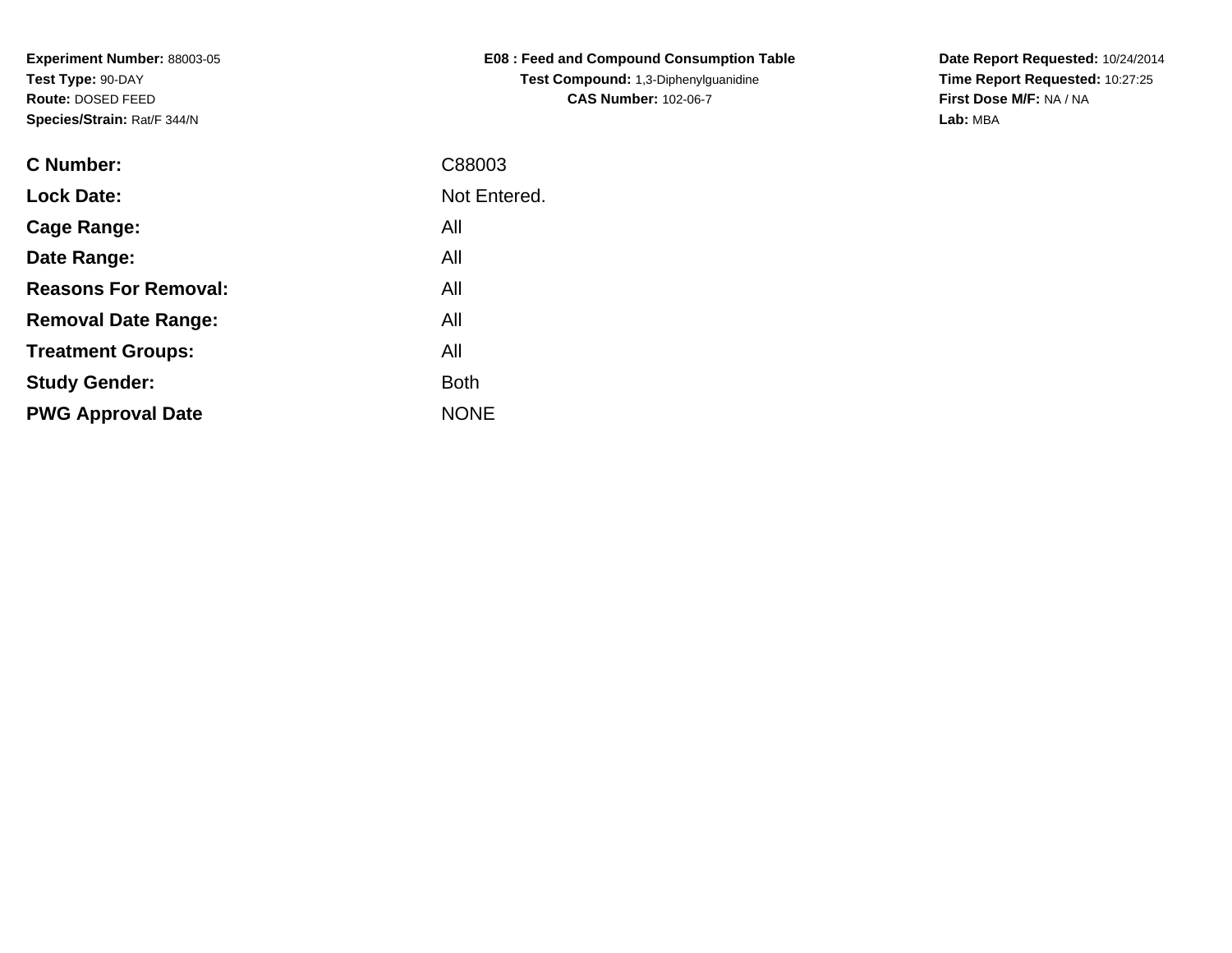#### **E08 : Feed and Compound Consumption TableTest Compound:** 1,3-Diphenylguanidine**CAS Number:** 102-06-7

**Date Report Requested:** 10/24/2014 **Time Report Requested:** 10:27:25**First Dose M/F:** NA / NA**Lab:** MBA

#### **MALE**

| week | <b>CONTROL</b> |              |            |                          |                      | <b>250 PPM</b> |                          |                          |                      |                     |                      |              | <b>500 PPM</b>              |                          |                     |                     |  |  |  |
|------|----------------|--------------|------------|--------------------------|----------------------|----------------|--------------------------|--------------------------|----------------------|---------------------|----------------------|--------------|-----------------------------|--------------------------|---------------------|---------------------|--|--|--|
|      | DAILY<br>FEED  | FEED<br>hour | BODY<br>WT | <b>NUM</b><br><b>WTS</b> | <b>DAILY</b><br>FEED | FEED<br>hour   | <b>BODY</b><br>WT (null) | <b>NUM</b><br><b>WTS</b> | DOSE/<br><b>CTRL</b> | DOSE/<br><b>DAY</b> | <b>DAILY</b><br>FEED | FEED<br>hour | <b>BODY</b><br>WT<br>(null) | <b>NUM</b><br><b>WTS</b> | DOSE<br><b>CTRL</b> | DOSE/<br><b>DAY</b> |  |  |  |
|      | 15.7           | 970          |            |                          | 16.1                 | 970            |                          |                          | 1.03                 |                     | 15.0                 | 972          |                             |                          | 0.96                |                     |  |  |  |
|      | 16.1           | 1050         |            |                          | 17.1                 | 1163           |                          |                          | 1.06                 |                     | 16.0                 | 1164         |                             |                          | 0.99                |                     |  |  |  |
|      | 16.5           | 1213         |            |                          | 17.5                 | 1213           |                          |                          | 1.06                 |                     | 16.8                 | 1213         |                             |                          | 1.02                |                     |  |  |  |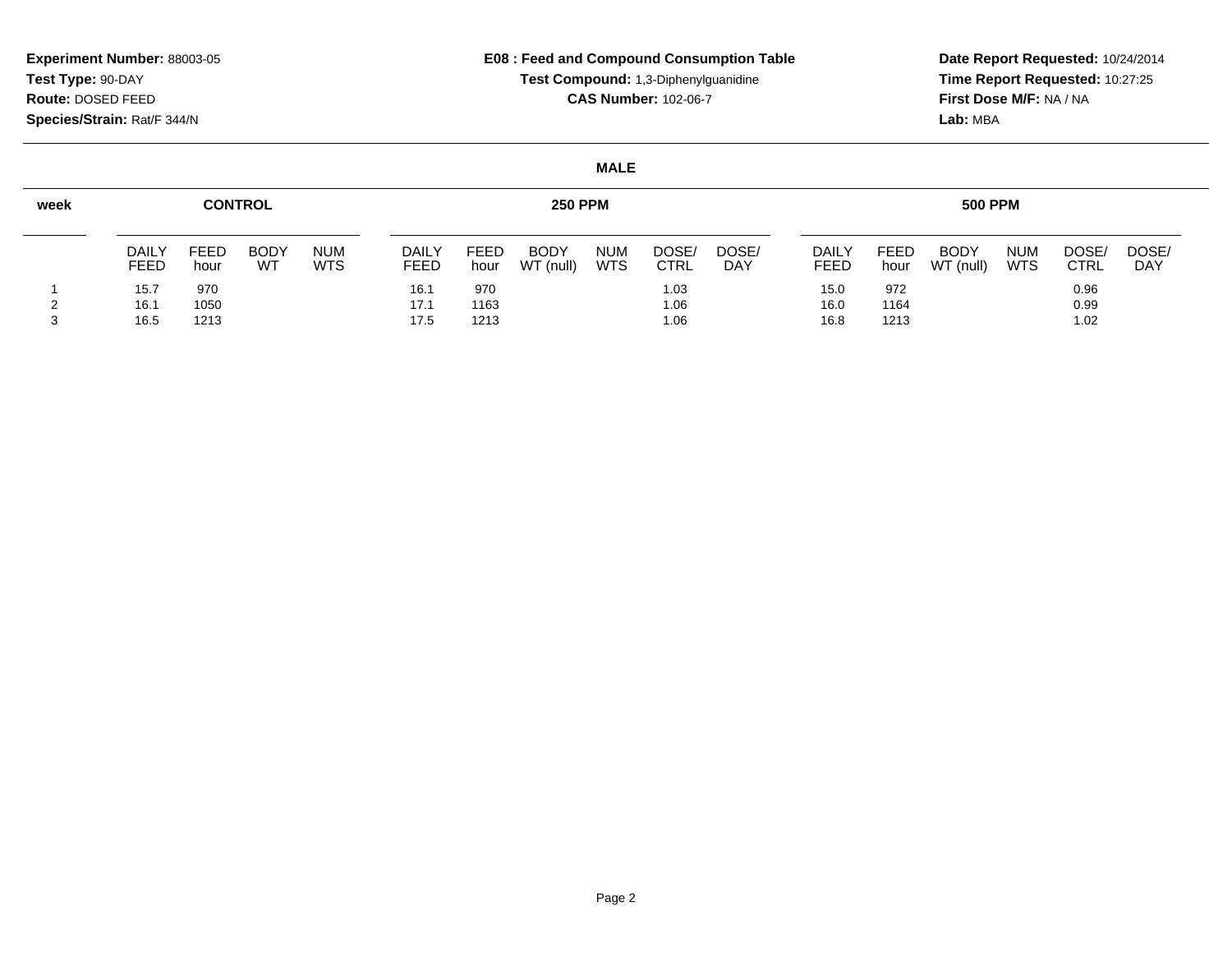# **E08 : Feed and Compound Consumption TableTest Compound:** 1,3-Diphenylguanidine**CAS Number:** 102-06-7

**Date Report Requested:** 10/24/2014 **Time Report Requested:** 10:27:25**First Dose M/F:** NA / NA**Lab:** MBA

#### **MALE**

| week | <b>750 PPM</b>              |                     |                          |                          |                      |                     |  |                             |                     |                          |                          |                      |                     |  |  |
|------|-----------------------------|---------------------|--------------------------|--------------------------|----------------------|---------------------|--|-----------------------------|---------------------|--------------------------|--------------------------|----------------------|---------------------|--|--|
|      | <b>DAILY</b><br><b>FEED</b> | <b>FEED</b><br>hour | <b>BODY</b><br>WT (null) | <b>NUM</b><br><b>WTS</b> | DOSE/<br><b>CTRL</b> | DOSE/<br><b>DAY</b> |  | <b>DAILY</b><br><b>FEED</b> | <b>FEED</b><br>hour | <b>BODY</b><br>WT (null) | <b>NUM</b><br><b>WTS</b> | DOSE/<br><b>CTRL</b> | DOSE/<br><b>DAY</b> |  |  |
| ົ    | 14.1                        | 972<br>1162         |                          |                          | 0.90                 |                     |  | 12.6<br>15.8                | 974<br>1162         |                          |                          | 0.80<br>0.98         |                     |  |  |
| 3    | 16.1<br>17.3                | 1213                | 1.00<br>1.05             |                          |                      |                     |  | 15.4                        | 1213                |                          | 0.93                     |                      |                     |  |  |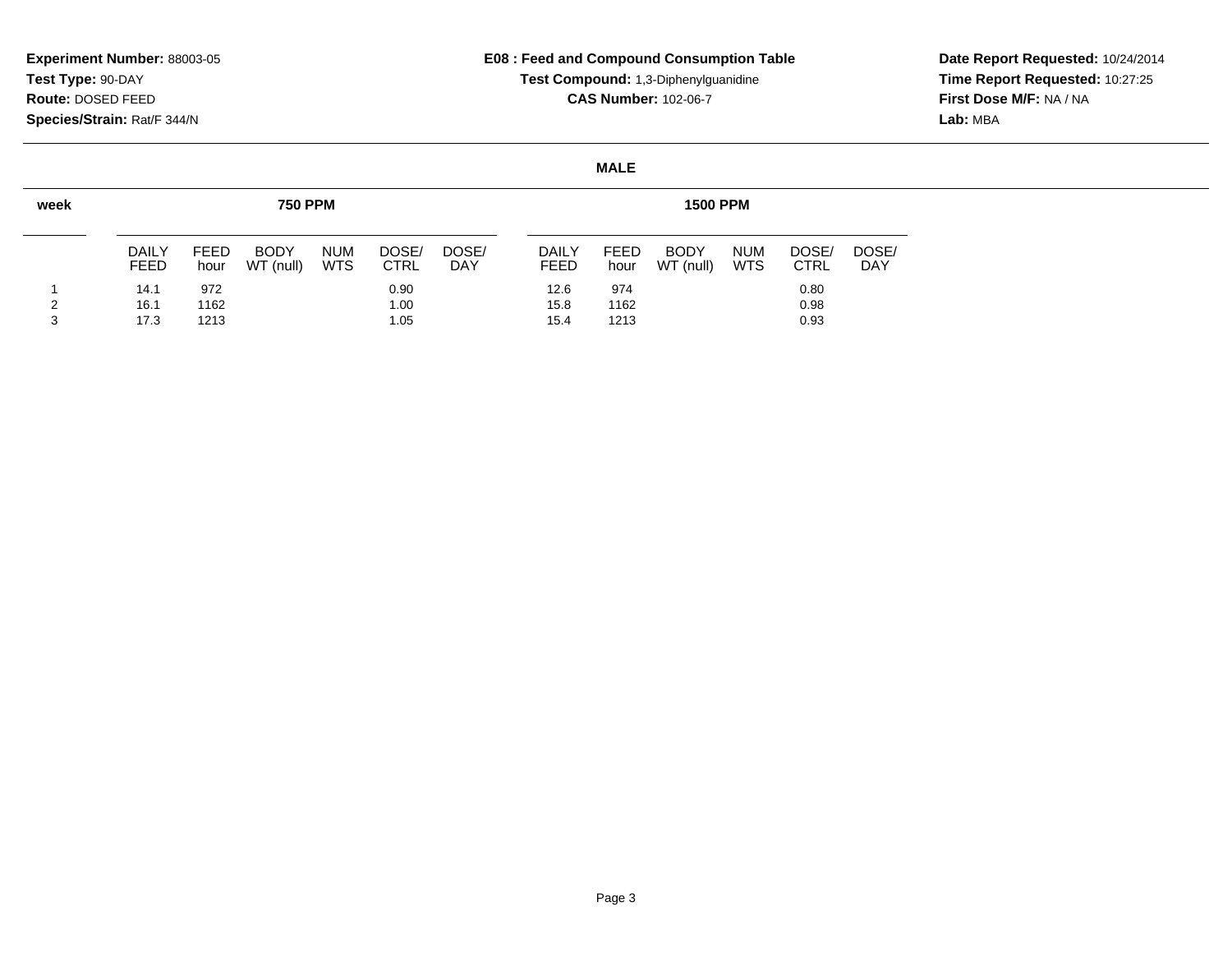# **E08 : Feed and Compound Consumption TableTest Compound:** 1,3-Diphenylguanidine**CAS Number:** 102-06-7

**Date Report Requested:** 10/24/2014 **Time Report Requested:** 10:27:25**First Dose M/F:** NA / NA**Lab:** MBA

#### **MALE**

| week        |                       | 3000 PPM            |                          |                          |                      |                     |  |  |  |  |  |  |  |
|-------------|-----------------------|---------------------|--------------------------|--------------------------|----------------------|---------------------|--|--|--|--|--|--|--|
|             | DAIL Y<br><b>FEED</b> | FEED<br>hour        | <b>BODY</b><br>WT (null) | <b>NUM</b><br><b>WTS</b> | DOSE/<br><b>CTRL</b> | DOSE/<br><b>DAY</b> |  |  |  |  |  |  |  |
| 1<br>2<br>3 | 7.8<br>9.0<br>9.0     | 974<br>1162<br>1212 |                          |                          | 0.50<br>0.56<br>0.55 |                     |  |  |  |  |  |  |  |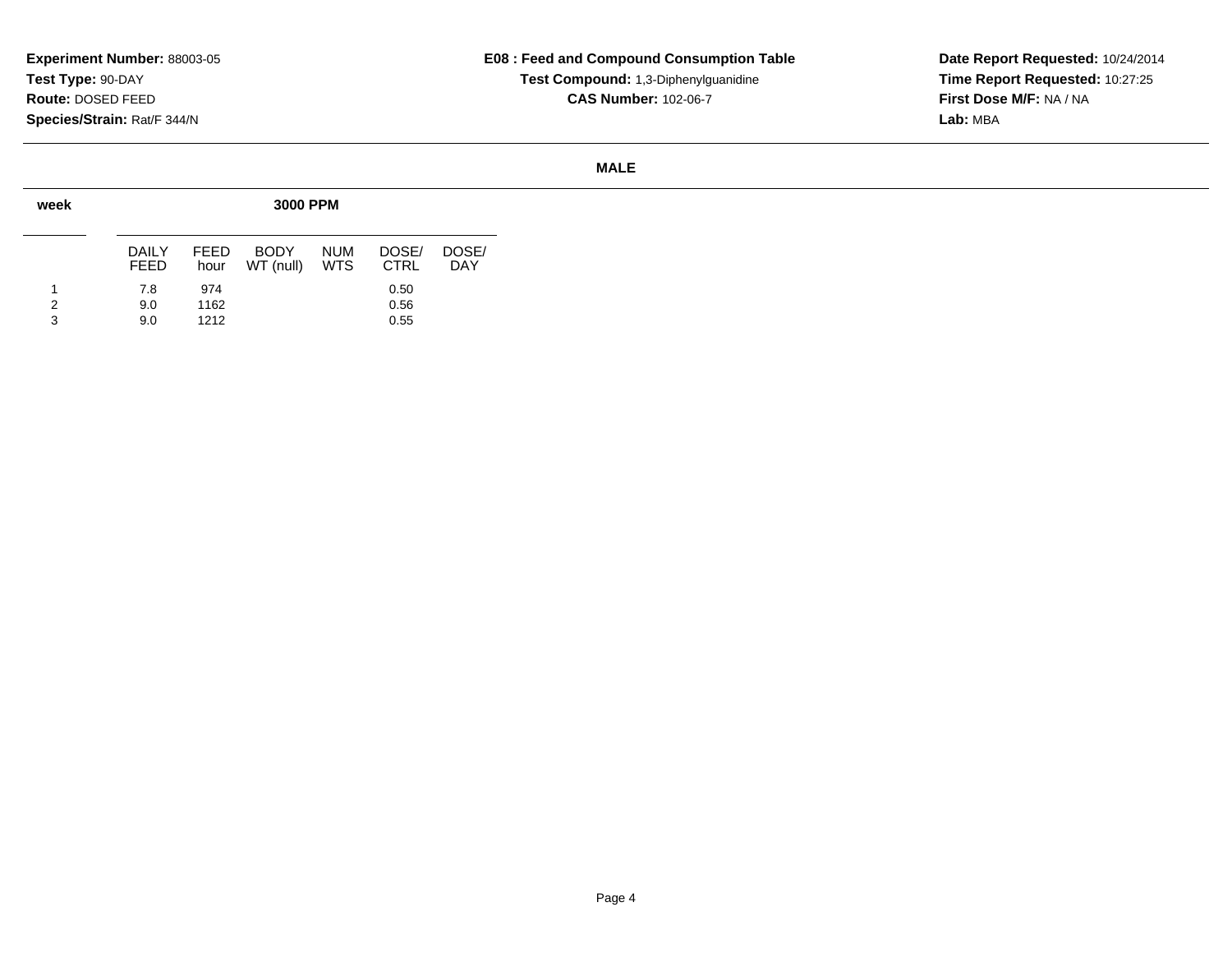**E08 : Feed and Compound Consumption TableTest Compound:** 1,3-Diphenylguanidine**CAS Number:** 102-06-7

\*\*\*END OF MALE DATA\*\*\*

**Date Report Requested:** 10/24/2014 **Time Report Requested:** 10:27:25**First Dose M/F:** NA / NA**Lab:** MBA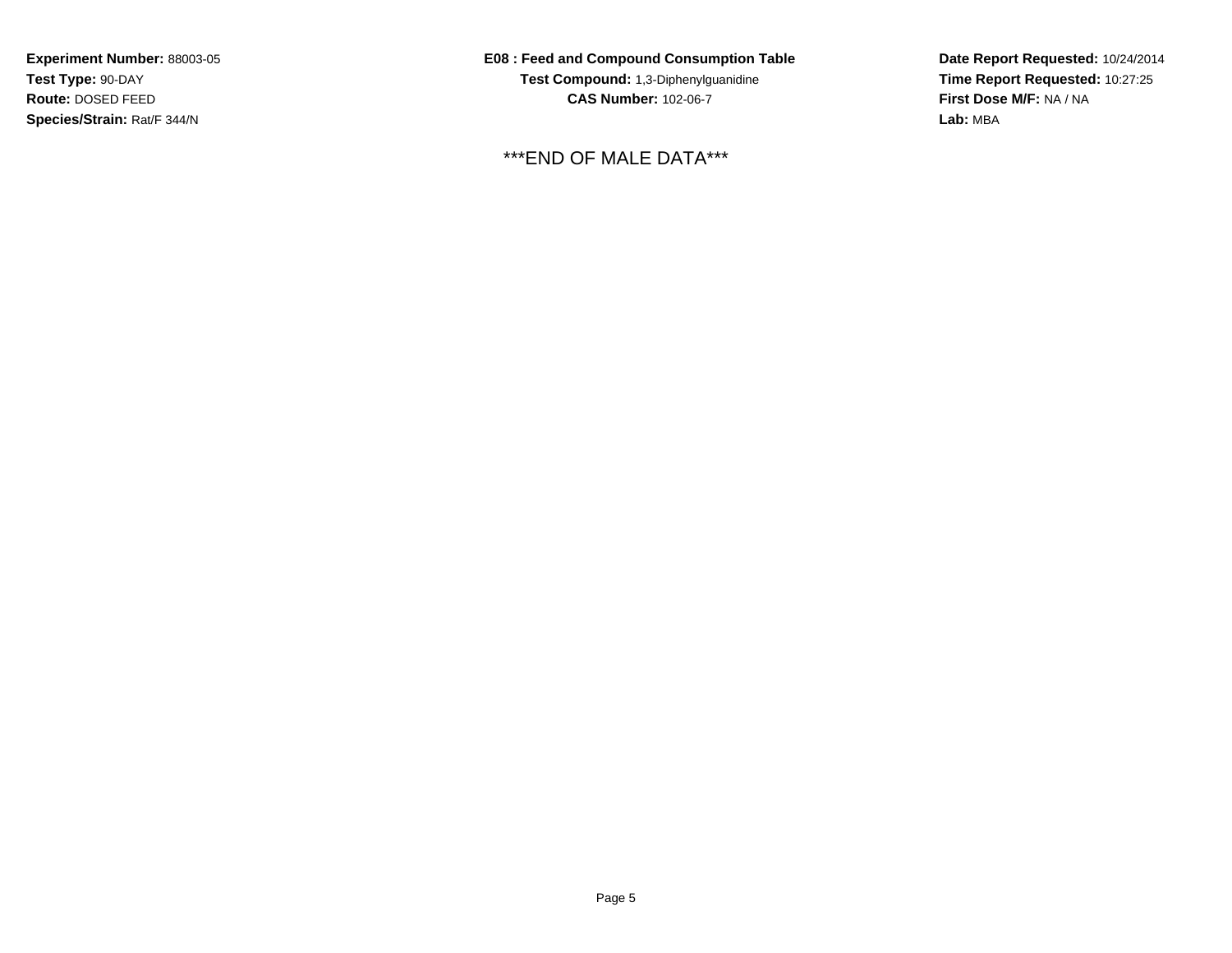#### **E08 : Feed and Compound Consumption TableTest Compound:** 1,3-Diphenylguanidine**CAS Number:** 102-06-7

**Date Report Requested:** 10/24/2014 **Time Report Requested:** 10:27:25**First Dose M/F:** NA / NA**Lab:** MBA

#### **FEMALE**

| week | <b>CONTROL</b>              |              |                   |                          |  |                      |              | <b>250 PPM</b>    |                          |                      |                     |                      |                     | <b>500 PPM</b>           |                          |                      |              |
|------|-----------------------------|--------------|-------------------|--------------------------|--|----------------------|--------------|-------------------|--------------------------|----------------------|---------------------|----------------------|---------------------|--------------------------|--------------------------|----------------------|--------------|
|      | <b>DAILY</b><br><b>FEED</b> | FEED<br>hour | <b>BODY</b><br>WT | <b>NUM</b><br><b>WTS</b> |  | DAILY<br><b>FEED</b> | FEED<br>hour | BODY<br>WT (null) | <b>NUM</b><br><b>WTS</b> | DOSE/<br><b>CTRL</b> | DOSE/<br><b>DAY</b> | <b>DAILY</b><br>FEED | <b>FEED</b><br>hour | <b>BODY</b><br>WT (null) | <b>NUM</b><br><b>WTS</b> | DOSE/<br><b>CTRL</b> | DOSE/<br>DAY |
|      | 11.2<br>12.0                | 972<br>1180  |                   |                          |  | 11.4<br>11.6         | 972<br>1180  |                   |                          | 1.02<br>0.97         |                     | 9.9<br>10.9          | 969<br>1180         |                          |                          | 0.88<br>0.91         |              |
|      | 12.2                        | 1192         |                   |                          |  | 11.8                 | 1195         |                   |                          | 0.97                 |                     | 11.0                 | 1196                |                          |                          | 0.90                 |              |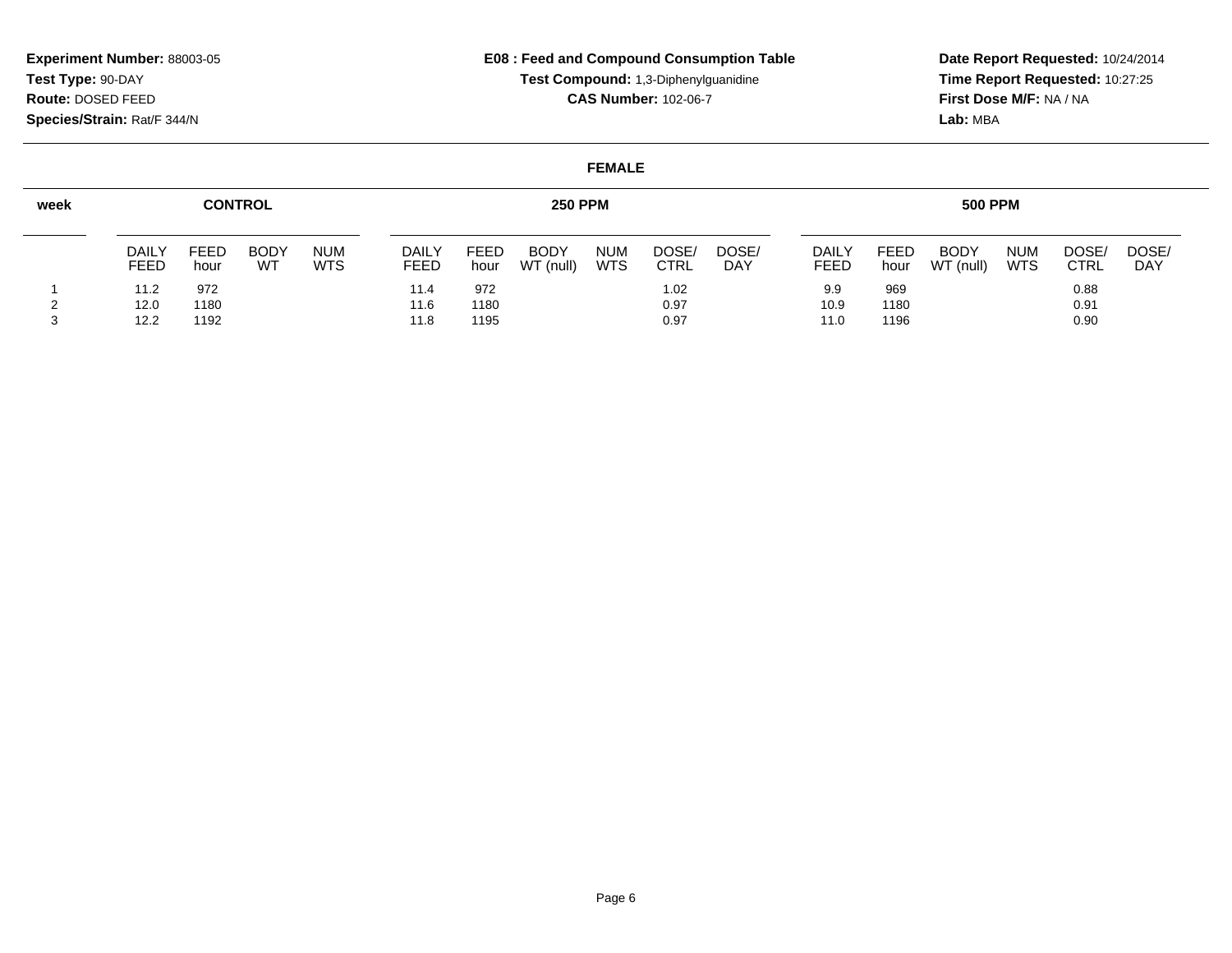# **E08 : Feed and Compound Consumption TableTest Compound:** 1,3-Diphenylguanidine**CAS Number:** 102-06-7

**Date Report Requested:** 10/24/2014 **Time Report Requested:** 10:27:25**First Dose M/F:** NA / NA**Lab:** MBA

#### **FEMALE**

| week   | <b>750 PPM</b>              |              |                          |                          |                      |                     |  |                             |                     | <b>1500 PPM</b>          |                          |                      |                     |
|--------|-----------------------------|--------------|--------------------------|--------------------------|----------------------|---------------------|--|-----------------------------|---------------------|--------------------------|--------------------------|----------------------|---------------------|
|        | <b>DAILY</b><br><b>FEED</b> | FEED<br>hour | <b>BODY</b><br>WT (null) | <b>NUM</b><br><b>WTS</b> | DOSE/<br><b>CTRL</b> | DOSE/<br><b>DAY</b> |  | <b>DAILY</b><br><b>FEED</b> | <b>FEED</b><br>hour | <b>BODY</b><br>WT (null) | <b>NUM</b><br><b>WTS</b> | DOSE/<br><b>CTRL</b> | DOSE/<br><b>DAY</b> |
|        | 9.7                         | 970          |                          |                          | 0.87                 |                     |  | 7.3                         | 970                 |                          |                          | 0.65                 |                     |
| 2<br>3 | 11.0<br>10.9                | 1180<br>1196 |                          |                          | 0.92<br>0.89         |                     |  | 9.6<br>9.6                  | 1050<br>1199        |                          |                          | 0.80<br>0.79         |                     |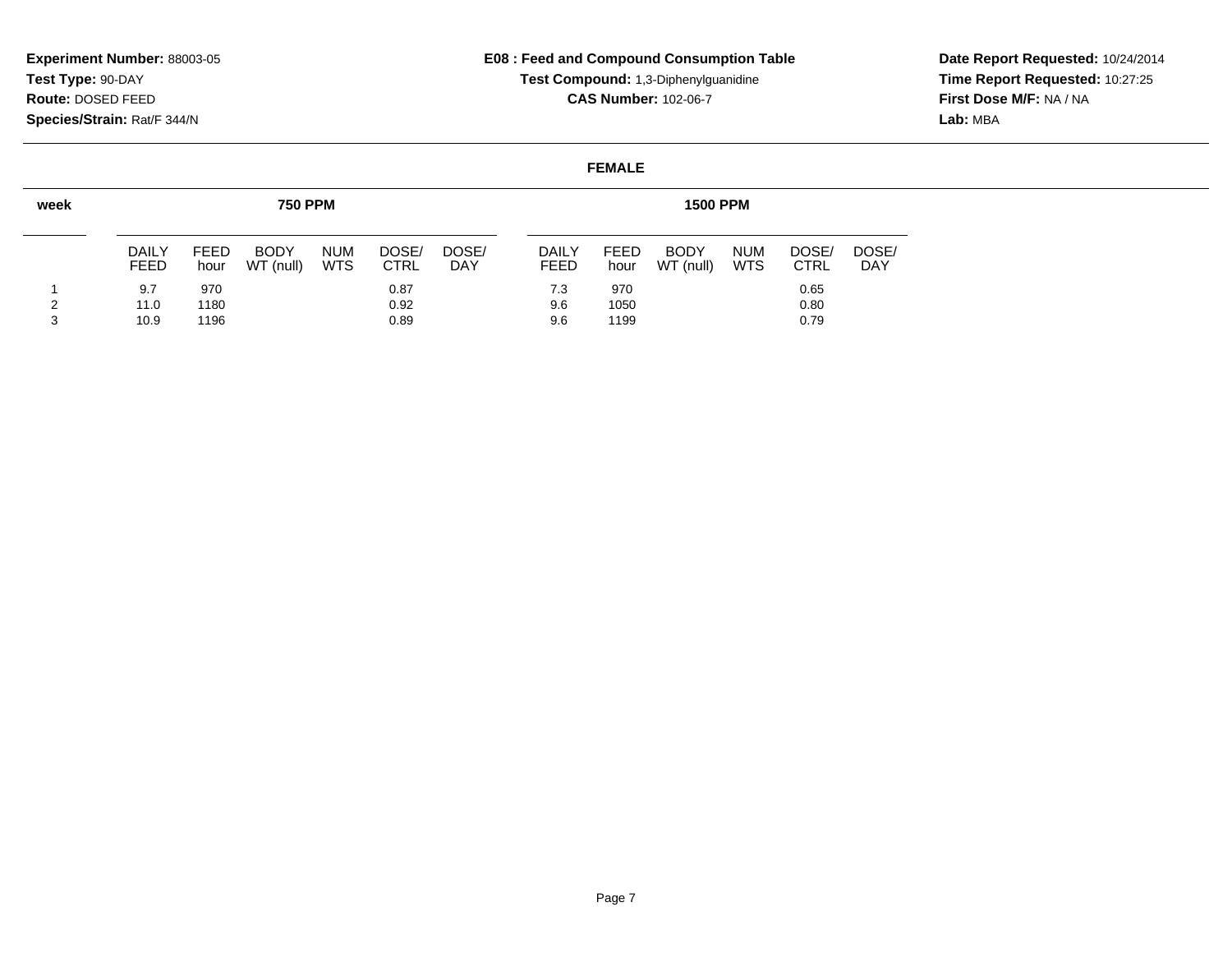#### **E08 : Feed and Compound Consumption TableTest Compound:** 1,3-Diphenylguanidine**CAS Number:** 102-06-7

**Date Report Requested:** 10/24/2014 **Time Report Requested:** 10:27:25**First Dose M/F:** NA / NA**Lab:** MBA

#### **FEMALE**

| week        | <b>3000 PPM</b>       |                     |                          |                   |                      |                     |  |  |  |  |  |  |  |
|-------------|-----------------------|---------------------|--------------------------|-------------------|----------------------|---------------------|--|--|--|--|--|--|--|
|             | DAIL Y<br><b>FEED</b> | <b>FEED</b><br>hour | <b>BODY</b><br>WT (null) | <b>NUM</b><br>WTS | DOSE/<br><b>CTRL</b> | DOSE/<br><b>DAY</b> |  |  |  |  |  |  |  |
| 1<br>2<br>3 | 4.3<br>5.6<br>5.9     | 971<br>1179<br>1200 |                          |                   | 0.38<br>0.47<br>0.48 |                     |  |  |  |  |  |  |  |